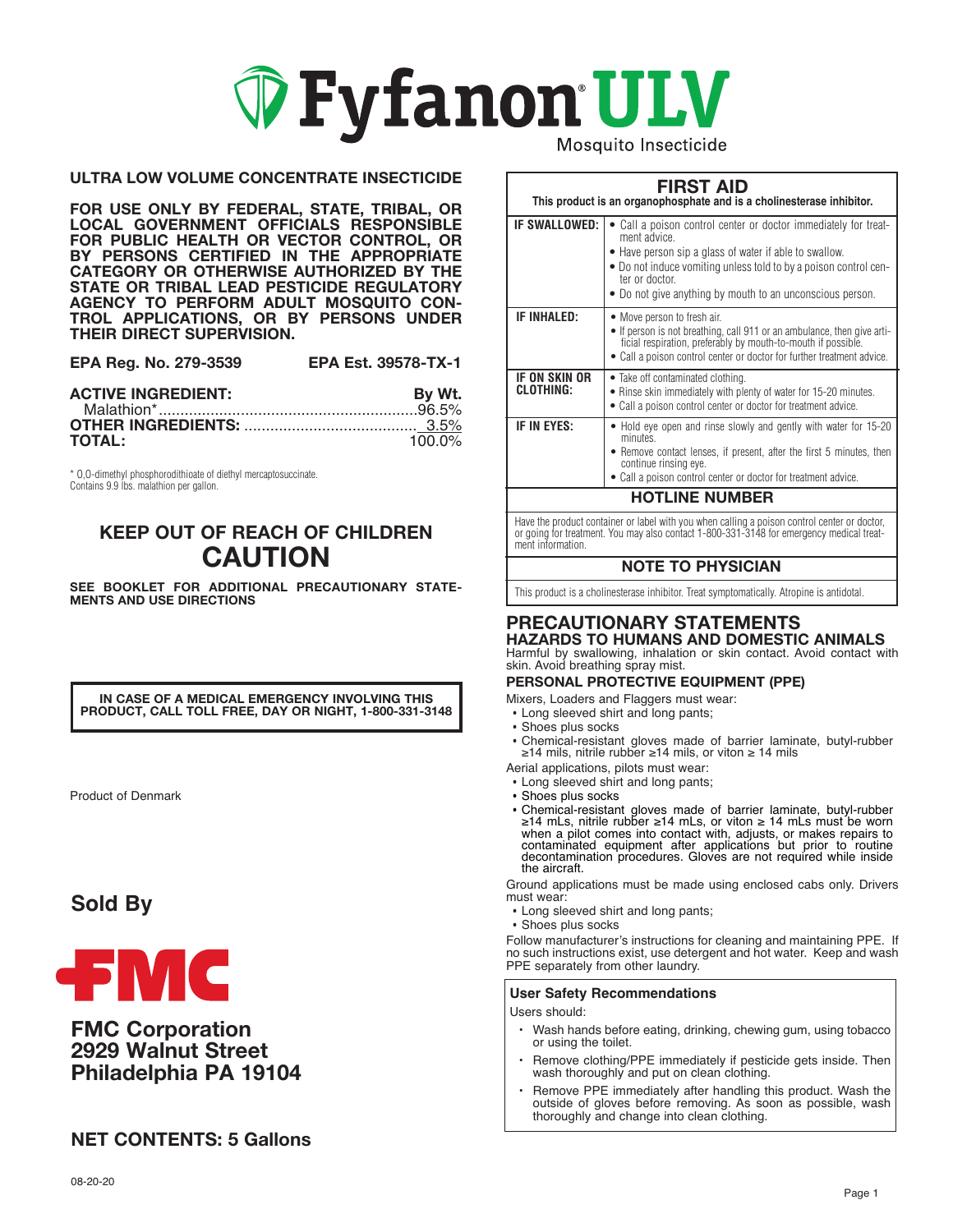## **ENVIRONMENTAL HAZARDS**

This pesticide is toxic to aquatic organisms, including fish and invertebrates. Use care when applying in or to an area which is adjacent to any body of water, and do not apply when weather conditions favor drift from target area. Poorly draining soils and soils with shallow water tables are more prone to produce runoff that contains this product.

When applying as a wide area mosquito adulticide, before making the first application in a season, it is advisable to consult with the state or tribal agency charged with primary responsibility for pesticide regulation to determine if other regulatory requirements exist.

This product is highly toxic to bees exposed to direct treatment on blooming crops or weeds. Do not apply or allow to drift onto blooming crops or weeds while bees are actively visiting the treatment area, except when applications are made to prevent or control a threat to public and/or animal health determined by a state, tribal or local public health or vector control agency on the basis of documented evidence of disease causing agents in vector mosquitoes or the occurrence of mosquito-borne disease in animal or human populations, or if specifically approved by the state or tribe during a natural disaster recovery effort. When applying as a wide area mosquito adulticide, do not apply over bodies of water (lakes, rivers, permanent streams, natural ponds, commercial fish ponds, swamps, marshes or estuaries), except when necessary to target areas where adult mosquitoes are present, and weather conditions will facilitate movement of applied material away from the water in order to minimize incidental deposition into the water body.

Do not discharge effluent containing this product into lakes, streams, ponds, estuaries, oceans, or other waters unless in accordance with the requirements of a National Pollutant Discharge Elimination System (NPDES) permit and the permitting authority has been notified in writing prior to discharge. Do not discharge effluent containing this product to sewer systems without previously notifying the local sewage treatment plant authority. For guidance contact your State Water Board or Regional Office of the EPA.

## **PHYSICAL OR CHEMICAL HAZARDS**

Do not use or store near heat or open flame.

## **STORAGE AND DISPOSAL**

#### **Do not contaminate water, food or feed by storage and disposal.**

**PESTICIDE STORAGE:** Fyfanon® ULV mosquito insecticide should be stored in the original unopened container in a secure, dry place. Do not contaminate with other pesticides or fertilizers. Fyfanon® ULV mosquito insecticide should never be heated above 55°C (131°F), and should not be stored for long periods of time at a temperature in excess of 25°C (77°F).

**PESTICIDE DISPOSAL:** To avoid wastes, use all material in this container by application according to label directions. If wastes cannot be avoided, offer remaining product to a waste disposal facility or pesticide disposal program (often such programs are run by state or local governments or by industry).

### **CONTAINER HANDLING:**

**Containers equal to or less than 5 gallons:** Nonrefillable container. Do not reuse or refill this container. Triple rinse container promptly after emptying. Triple rinse as follows: Empty the remaining contents into application equipment or a mix tank and drain for 10 seconds after the flow begins to drip. Fill the container ¼ full with water and recap. Shake for 10 seconds. Pour rinsate into application equipment or a mix tank or store rinsate for later use or disposal. Drain for 10 seconds after the flow begins to drip. Repeat this procedure two more times. Offer for recycling if available or dispose of empty container in a sanitary landfill or by other procedures approved by state or local authorities.

**Containers greater than 5 gallons:** Nonrefillable container. Do not reuse or refill this container. Triple rinse or pressure rinse container promptly after emptying. Triple rinse as follows: Empty the remaining contents into application equipment or a mix tank. Fill the container ¼ full with water. Replace and tighten closures. Tip container on its side and roll it back and forth, ensuring at least one complete revolution, for 30 seconds. Stand the container on its end and tip it back and forth several times. Turn the container over onto its other end and tip it back and forth several times. Empty the rinsate into application equipment or a mix tank or store rinsate for later use or disposal. Repeat this procedure two more times. Pressure Rinse as follows: Empty the remaining contents into application equipment or a mix tank and continue to drain fo 10 seconds after the flow begins to drip. Hold container upside down over application equipment or a mix tank or collect rinsate for late use or disposal. Insert pressure rinsing nozzle in the side of the container, and rinse at about 40 PSI for at least 30 seconds. Drain for 10 seconds after the flow begins to drip. Offer for recycling if available or dispose of empty container in a sanitary landfill or by other procedures approved by state or local authorities.

**Containers greater than 250 gallons:** Nonrefillable container. Do not reuse or refill this container. Offer for recycling if available. Return container to point of sale. Empty containers may be returned to FMC by calling customer service at 1-800-311-3148 or disposed of by other procedures approved by state and local authorities.

## **DIRECTIONS FOR USE**

It is a violation of Federal law to use this product in a manner inconsistent with its labeling. For use by federal, state, tribal, or local government officials responsible for public health or vector control, or by persons certified in the appropriate category or otherwise authorized by the state or tribal lead pesticide regulatory agency to perform adult mosquito control applications, or by persons under their direct supervision.

### **MOSQUITO CONTROL IN POPULATED AND RURAL AREAS**

### **PRECAUTIONS AND RESTRICTIONS**

Before making the first application in a season, it is advisable to consult with the state or tribal agency with primary responsibility for pesticide regulation to determine if other regulatory requirements exist.

### **RESTRICTIONS**

- Do not apply more than 0.23 lb ai /Acre/day.
- Only treat when mosquitoes are swarming or biting. Do not re-treat a site more than 3 times in any one week. However, more frequent treatments may be made to prevent or control a threat to public and/or animal health determined by a state, tribal or local health or vector control agency on the basis of documented evidence of disease causing agents in vector mosquitoes or the occurrence of mosquito-borne diseases in animal or human populations, or if specifically approved by the state or tribe during a natural disaster effort.
- Apply when wind speed is greater than or equal to 1 mph.
- Do not apply by fixed wing aircraft at height less than 100 feet, or by helicopter at a height less than 75 feet unless specifically approved by the state or tribe based on public health needs.
- Ground applications must be made using enclosed cabs only.

#### **PRECAUTIONS**

• **IMPORTANT:** lN AREAS WHERE AUTOMOBILES, TRAILERS, TRUCKS AND PLEASURE BOATS ARE PRESENT, undiluted spray droplets of Fyfanon® ULV mosquito insecticide will permanently damage vehicle paint finishes unless the aircraft used for the ultra low volume application meets all of the specifications listed under **AERIAL APPLICATION**.

### **AERIAL APPLICATION**

# **Adult Mosquitoes on Rangeland, Pasture, and Other Uncultivated**

**Non-Agricultural Areas (Wastelands, Roadsides)** Apply 1.0 to 3.0 fluid ounces of Fyfanon® ULV mosquito insecticide per acre (0.08 to 0.23 lbs AI per acre).

Spray equipment must be adjusted so that the volume median diameter produced is less than 60 microns (Dv 0.5 < 60 um) and that 90% of the spray is contained in droplets smaller than 100 microns (Dv 0.9 < 100 um). The effects of flight speed and, for non-rotary nozzles, nozzle angle on the droplet size spectrum must be considered. Directions from the equipment manufacturer or vendor, pesticide registrant or a test facility using a wind tunnel and laser-based measurement instrument must be used to adjust equipment to produce acceptable droplet size spectra. Application equipment must be tested at least annually to confirm that pressure at the nozzle and nozzle flow rate(s) are properly calibrated. Adult mosquito control over cities, towns, and other areas where automobiles, trailers, trucks, and pleasure boats are present: Apply only when weather conditions are favorable. Wind and rising air currents may cause undesirable spray drift and reduce insect control. See Precautions and Restrictions for additional instructions.

### **GROUND-BASED APPLICATION**

Spray equipment must be adjusted so that the volume median diameter is less than 30 microns (Dv 0.5 < 30 um) and that 90% of the spray is contained in droplets smaller than 50 microns (Dv 0.9 < 50 um). Directions from the equipment manufacturer or vendor, pesticide registrant or test facility using laser-based measurement instrument must be used to adjust equipment to produce acceptable droplet size spectra. Application equipment must be tested at least annually to confirm that pressure at the nozzle and nozzle flow rate(s) are properly calibrated.

#### **Thermal Aerosols or Fogs**

For control of adult mosquitoes with thermal aerosols or fogs. Apply<br>Fyfanon® ULV mosquito insecticide at the rate of 3.9 - 5.2 gallons<br>Fyfanon® ULV mosquito insecticide in 100 gallons of finished solution by ground equipment delivering 40 gallons per hour at a vehicle speed of 5 miles per hour to treat a swath width of 300 feet (equivalent to 180 acres per hour). At 3.9 gallons product per 100 gallons of finished solution this is equivalent to 0.08 lbs active/acre. At 5.2 gallons per 100 gallons of finished solution, this is equivalent to 0.11 lbs active/acre.

\*There is a great variation in the chemical composition of fuel oils which may be<br>used as thermal fog solvents. These differences may cause sludge and/or affect<br>the solubility of the Fyfanon® ULV mosquito insecticide.

#### **Nonthermal Aerosols**

Adult Mosquito Control - Control of adult mosquitoes over a 300-foot swath can be obtained with nonthermal aerosols of Fyfanon® ULV mosquito insecticide using the following rates at the indicated vehicle speeds: